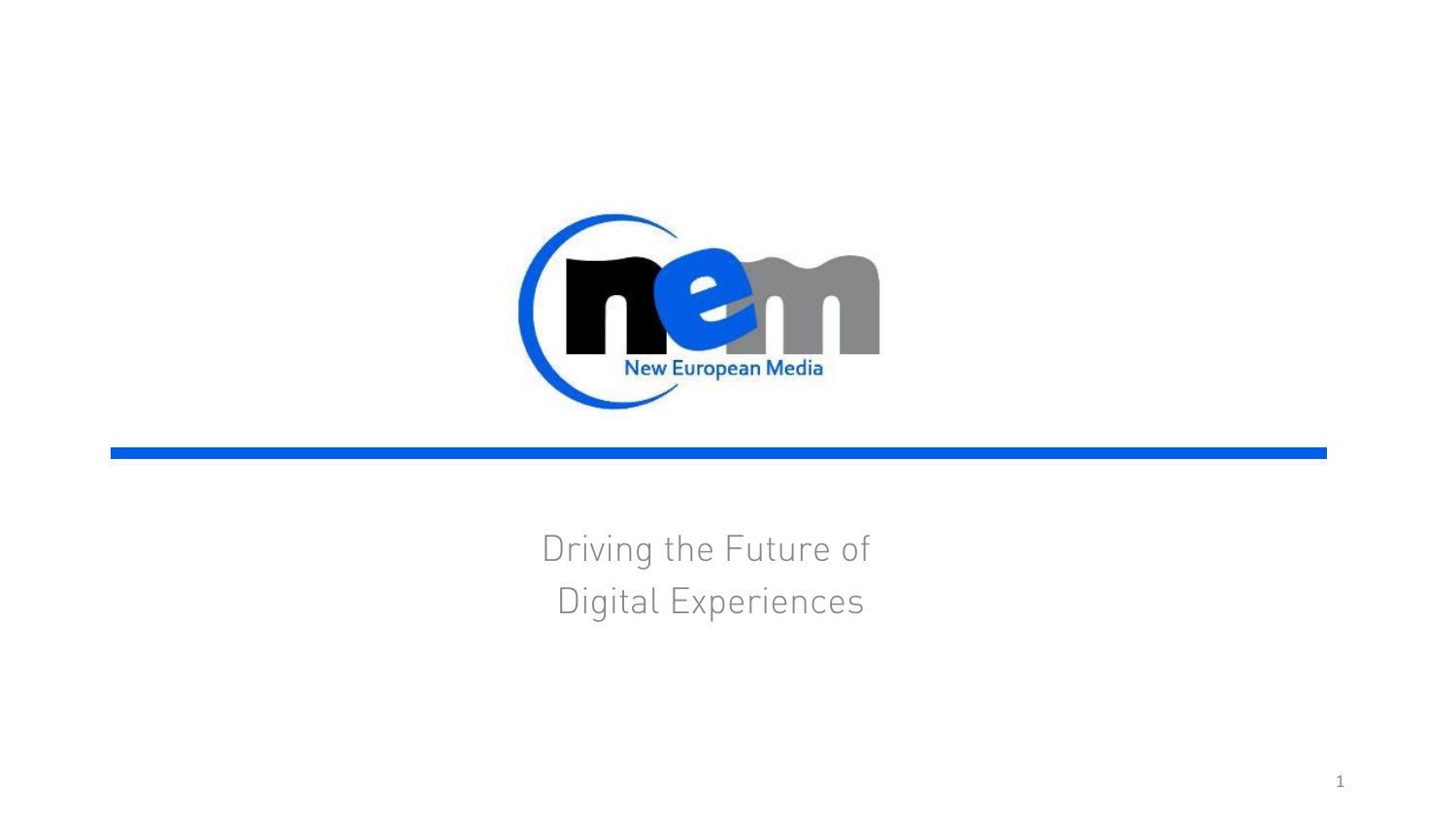# New European Media Initiative

#### Who we are

The European Technology Platform dealing with Connected, Converging and Interactive Media & Creative Industries, driving the future of digital experience

### What we offer

Vision from industry for the future, position papers on any subject related to the networked electronic media area, networking, collaborations with clusters, projects and technological platforms

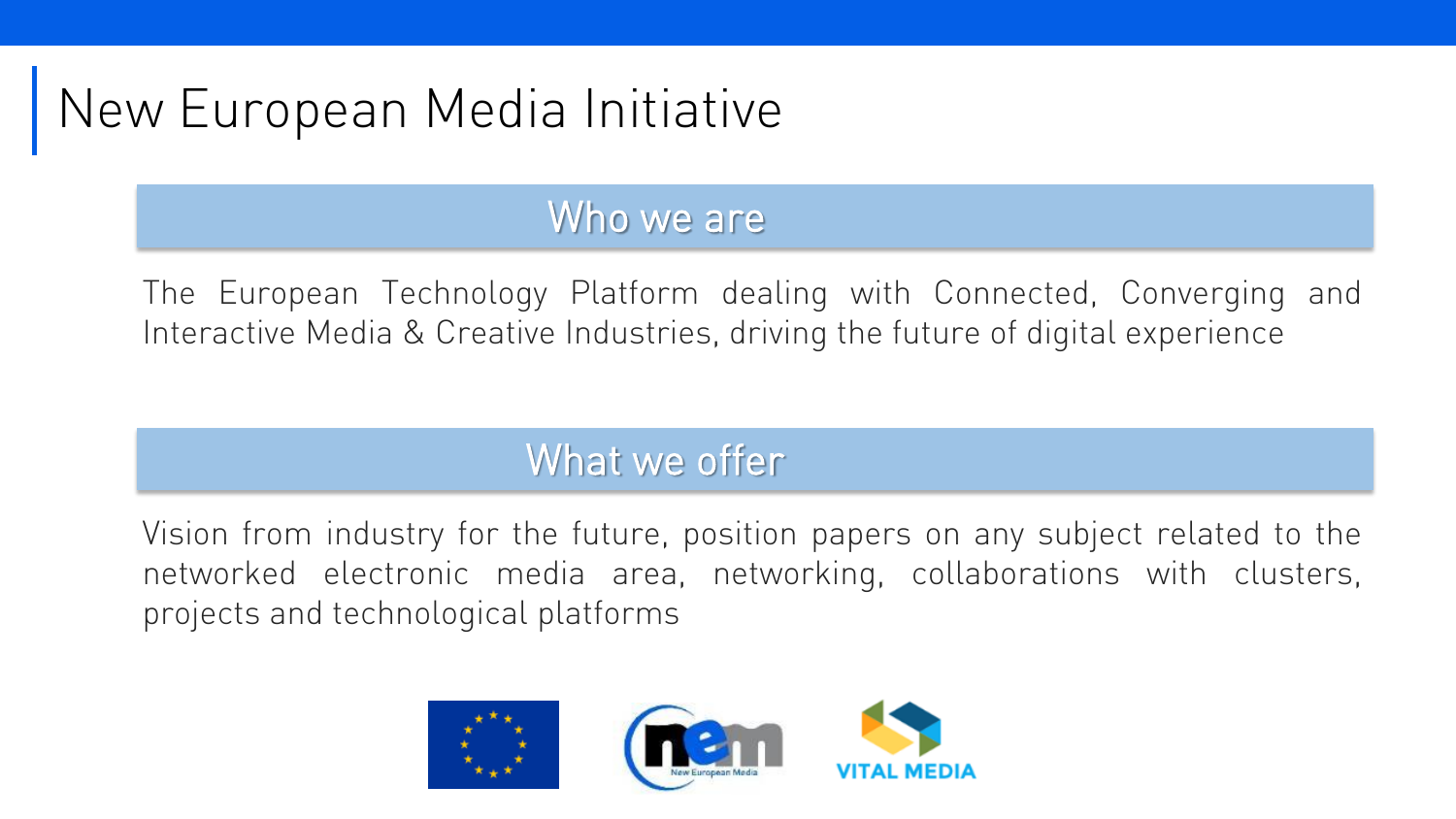





All major organizations on electronic media

Content providers, broadcasters, manufacturers, network operators, service providers, academia, standardization bodies, government institutions



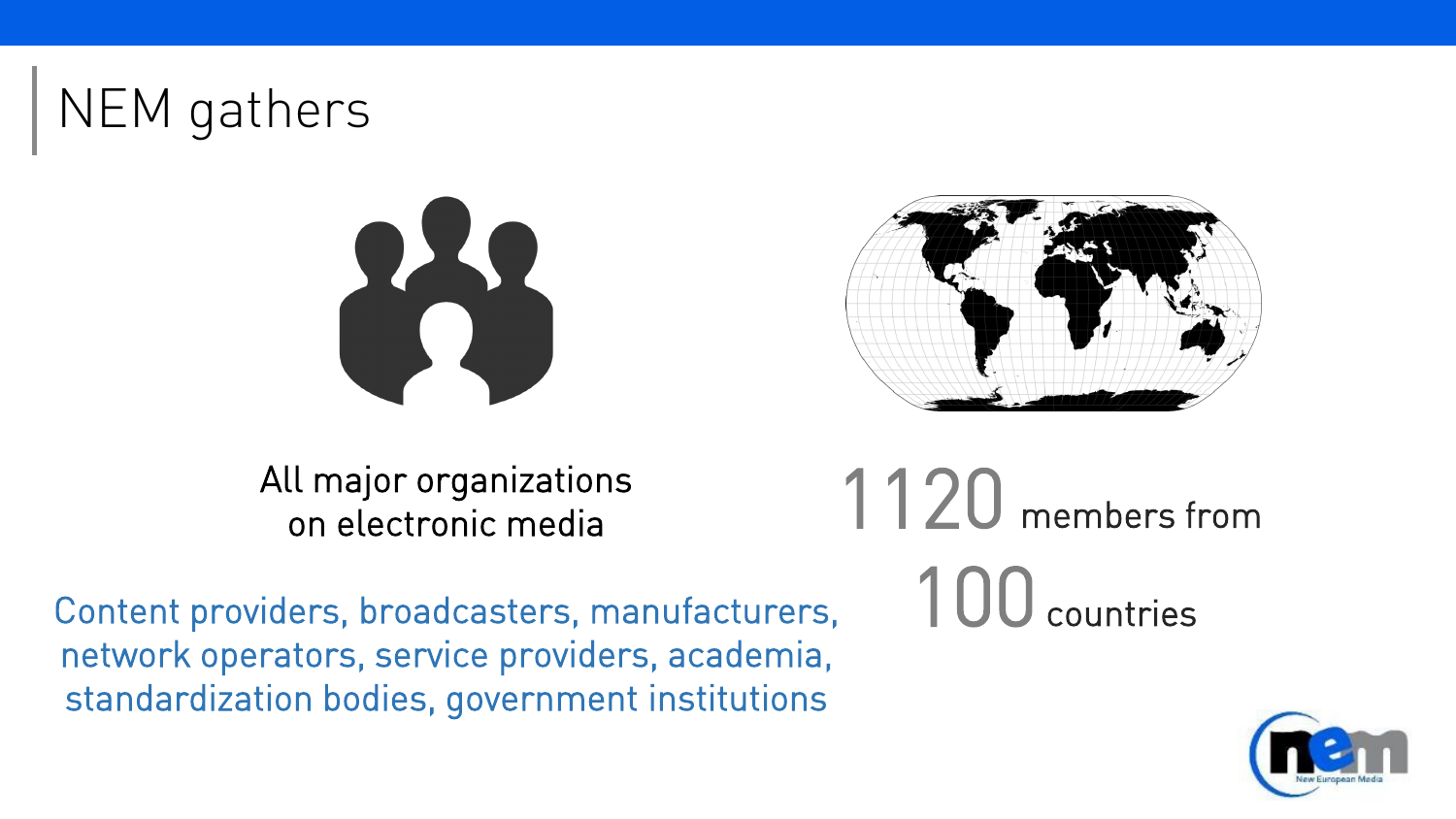# Including



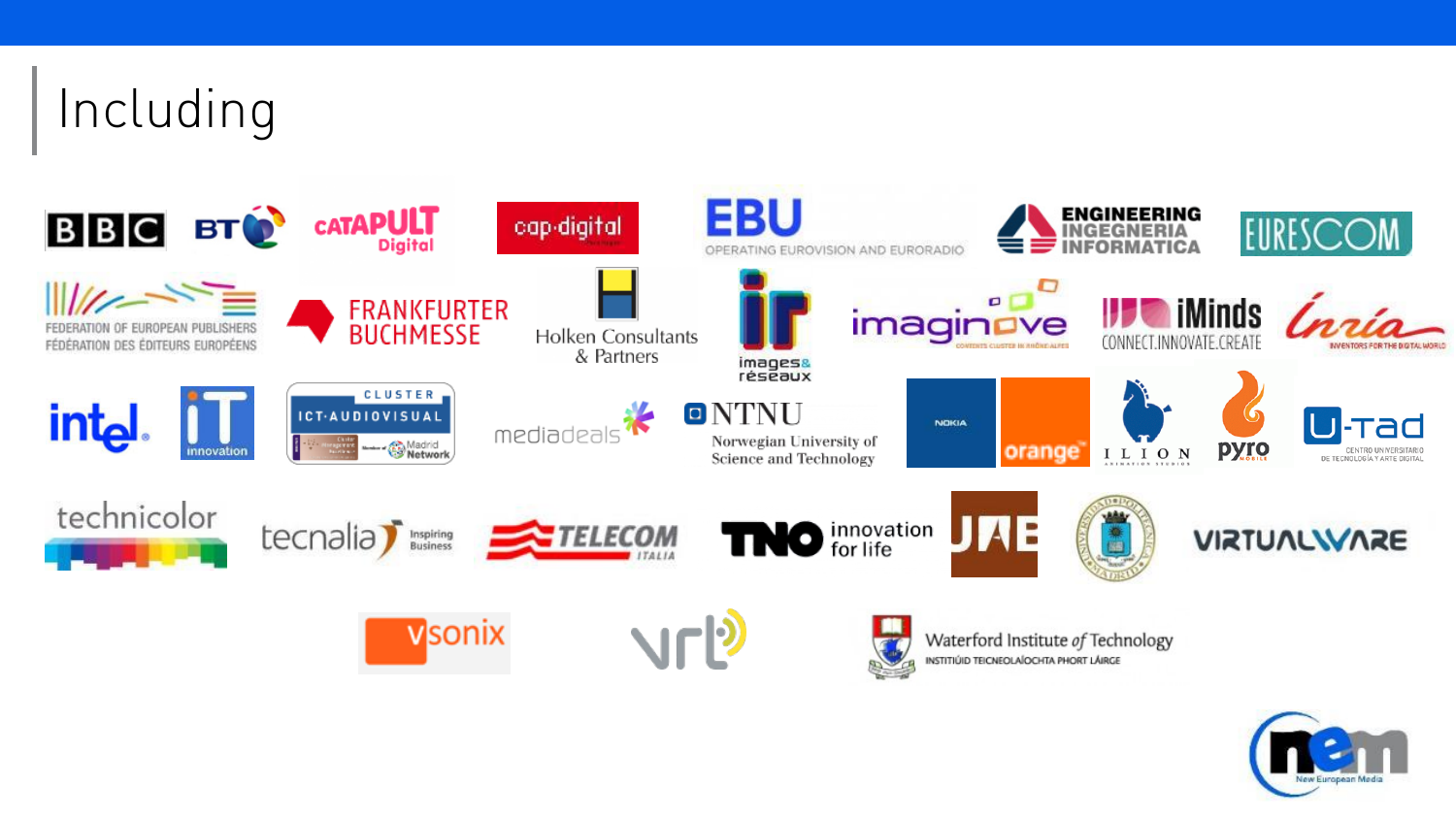NEM Vision





Accelerate the innovative development of the new media sector in a harmonized and fruitful way

Improve the quality, enjoyment and value of the user experience

Empower end-users in creating their media and communication environments



**Offer** a quality of access to value-added and creative content as well as services

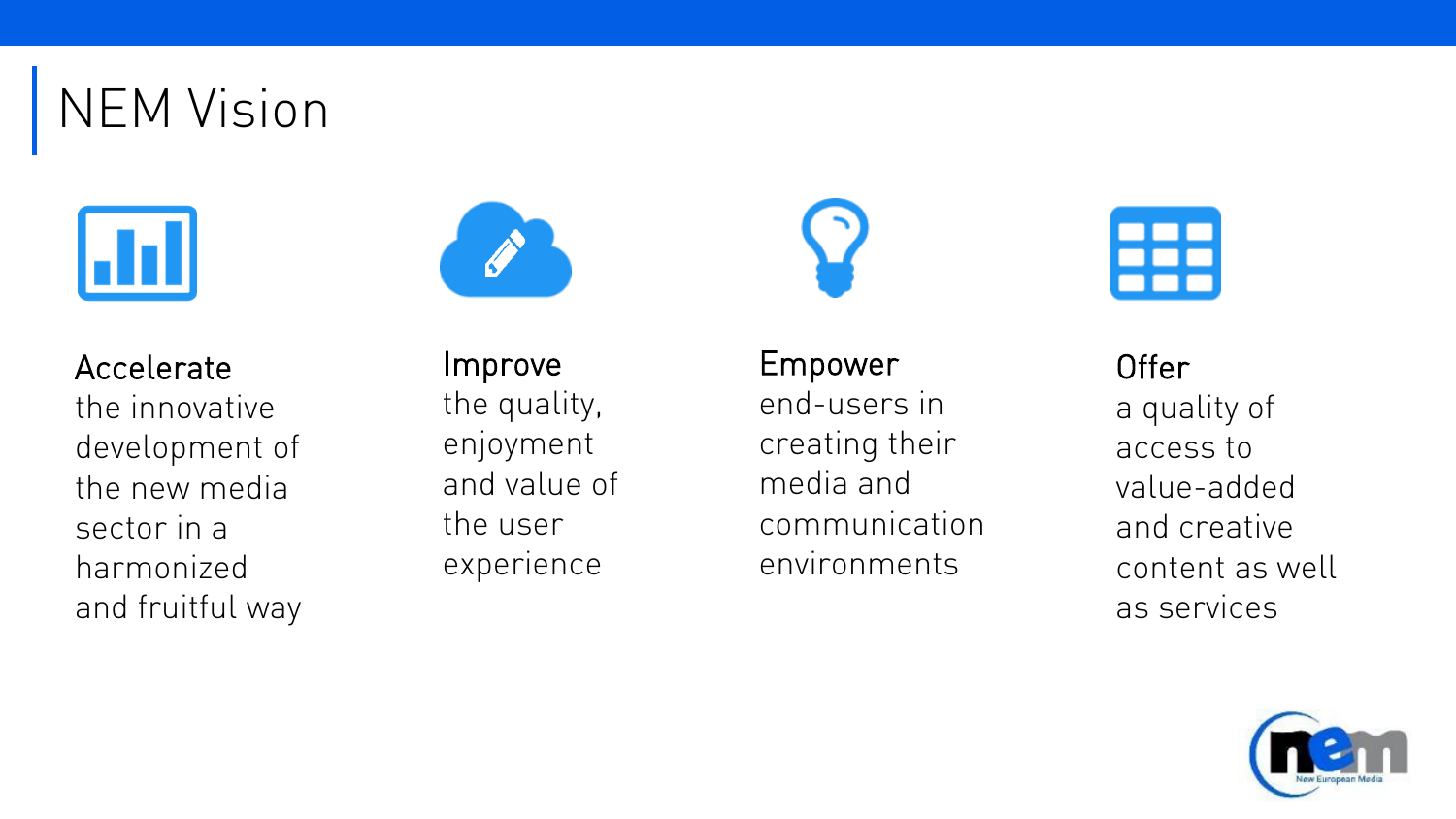# NEM Summit







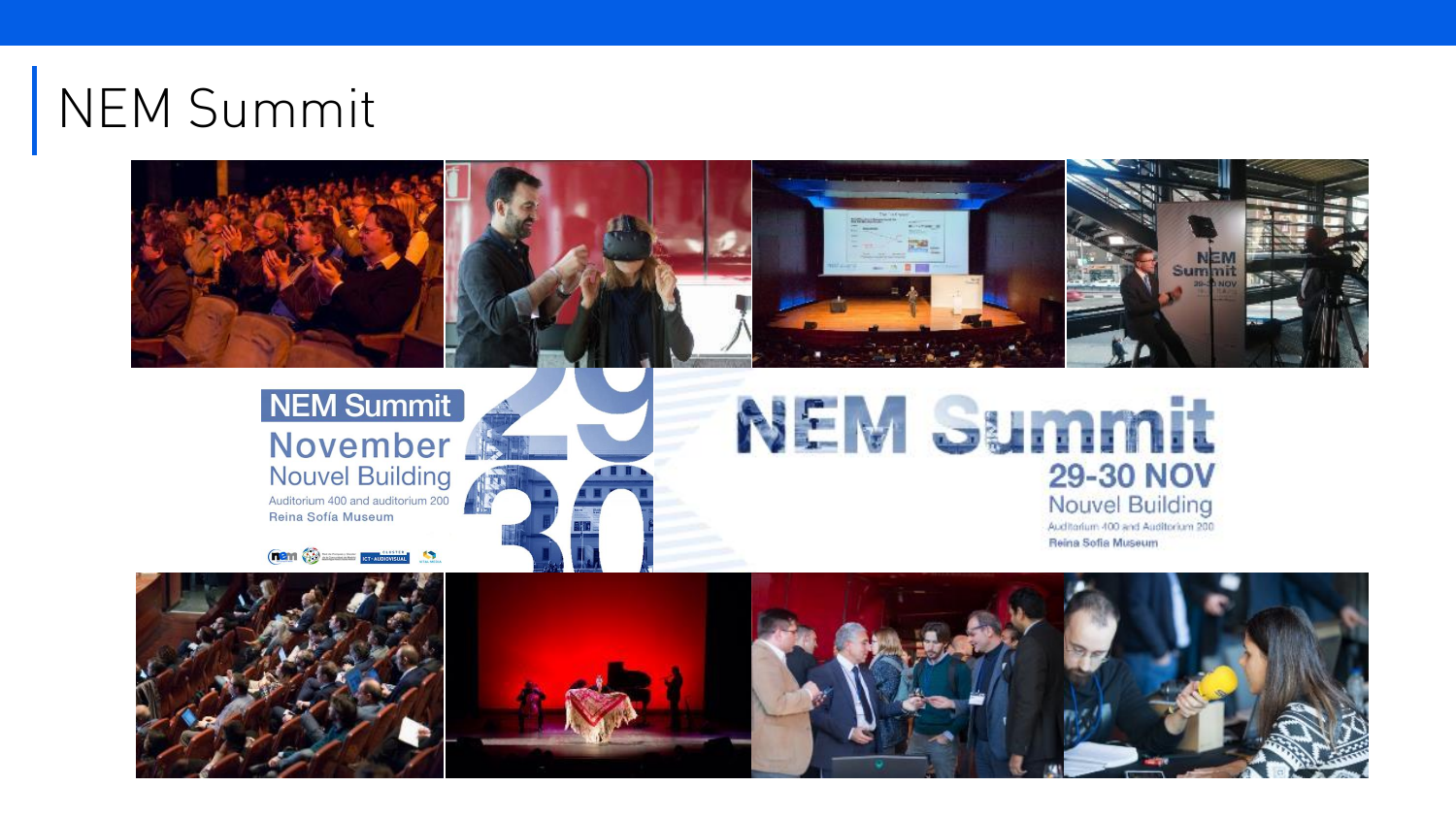# NEM Collaboration Platform



A workspace for the media and digital creative industries <http://vitalmedia-project.eng.it/#/>

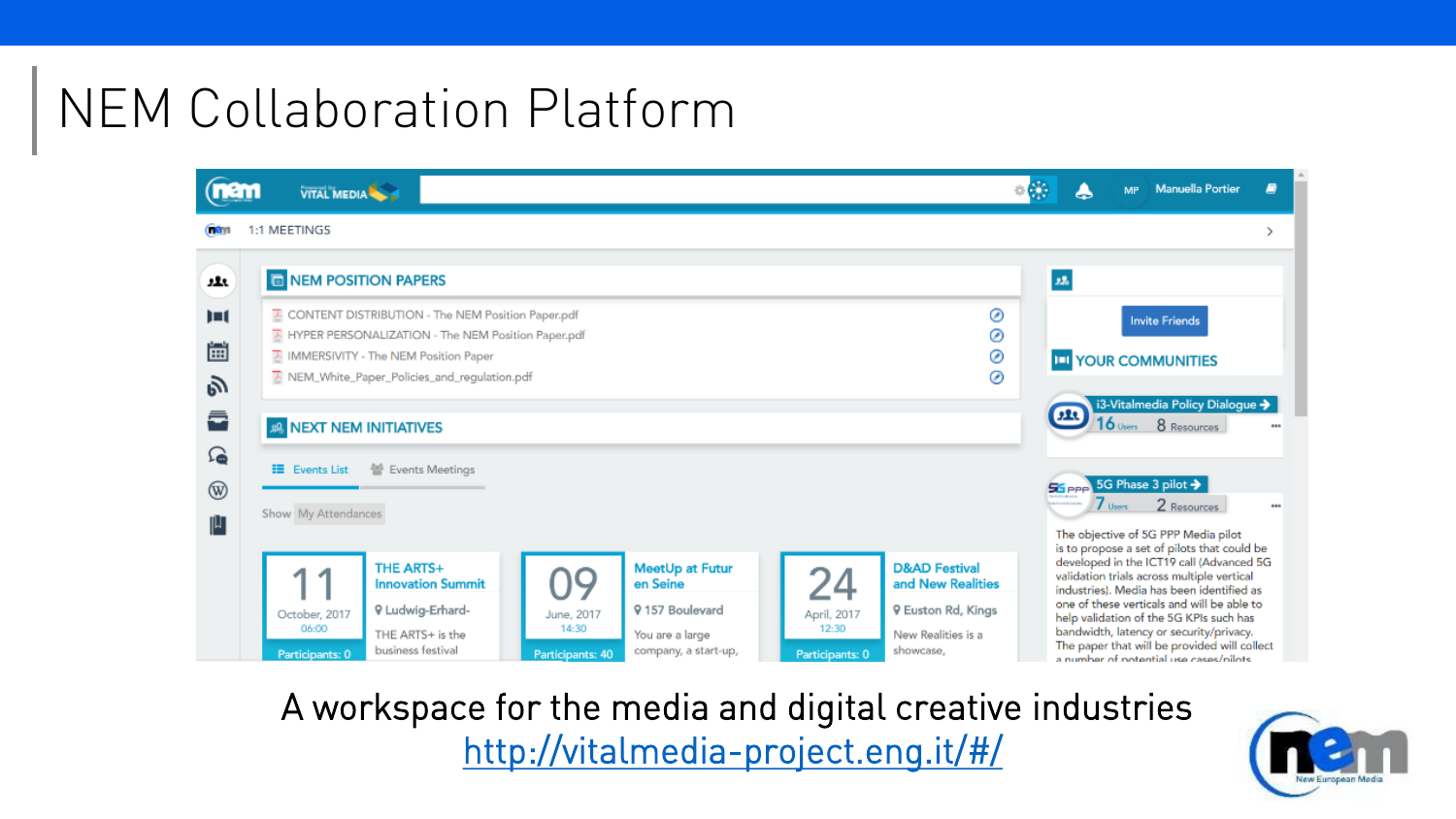### Become a NEM member for free!



- Join the community and increase your visibility
- Participate in innovative flagship events and network with prominent stakeholders
- Get access to up-to-date information
- Discover latest technology and market trends
- Identify research and business opportunities
- Find partners for upcoming EU-funded calls for projects
- Share your vision and build the future of Digital Media **Experiences**
- Influence policy makers

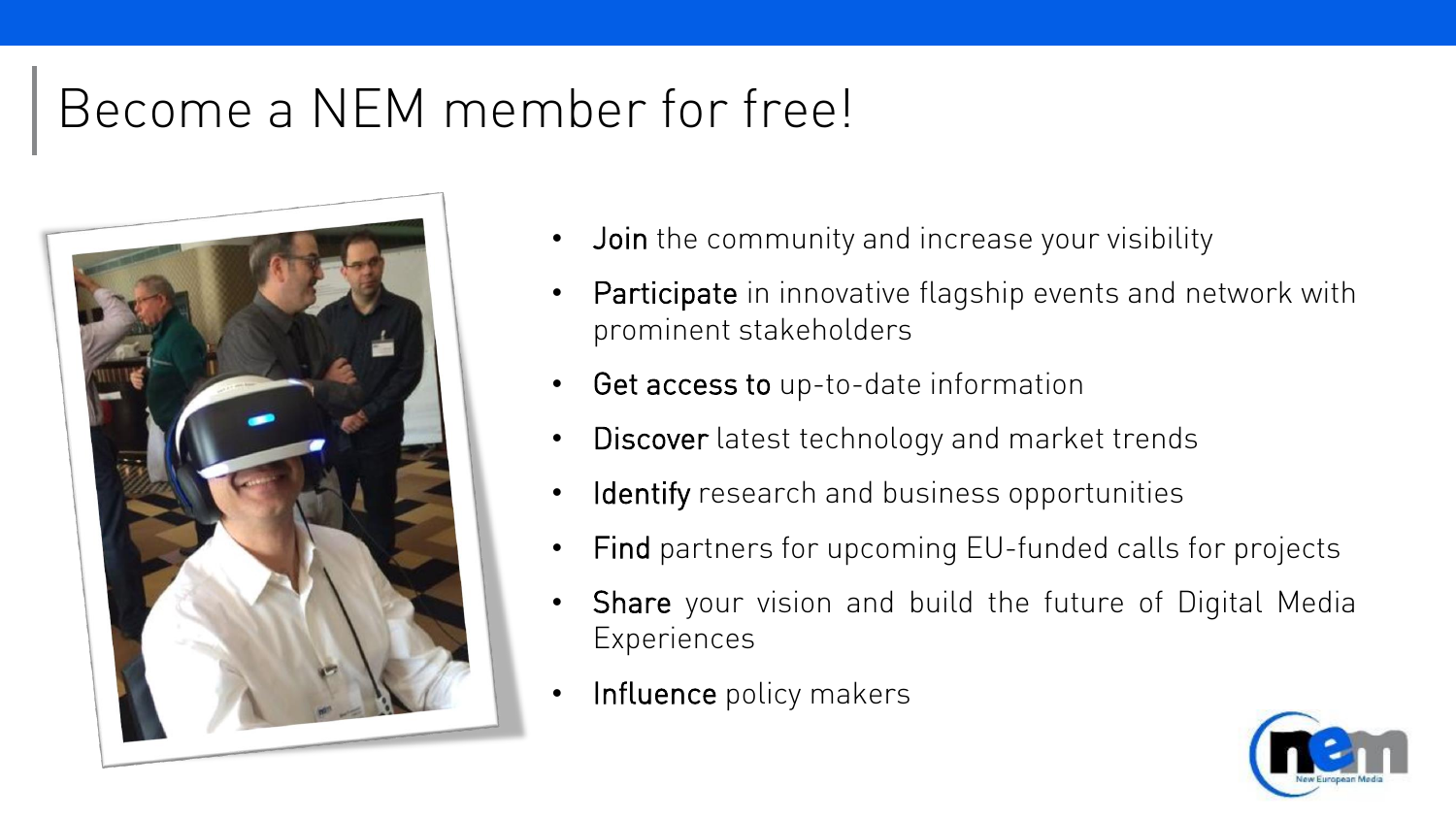## Become a NEM Ambassador

### Role

To promote the NEM Initiative in their region, represent their ecosystem at EU level and contribute to federating the European convergence and media landscape.

#### **Benefits**

- A strong qualitative network, in particular through the matchmaking platform
- Support in your seek for partners in the frame of European Projects
- Visibility for your organization on the NEM website, through a dedicated Ambassador insert
- Sessions to pitch about your organization, work, ecosystem and country/region at NEM events, in particular the NEM Summit and/or the NEM General Assembly
- Opportunity to contribute to the definition of European strategy in the Social Media sector, through NEM Position papers